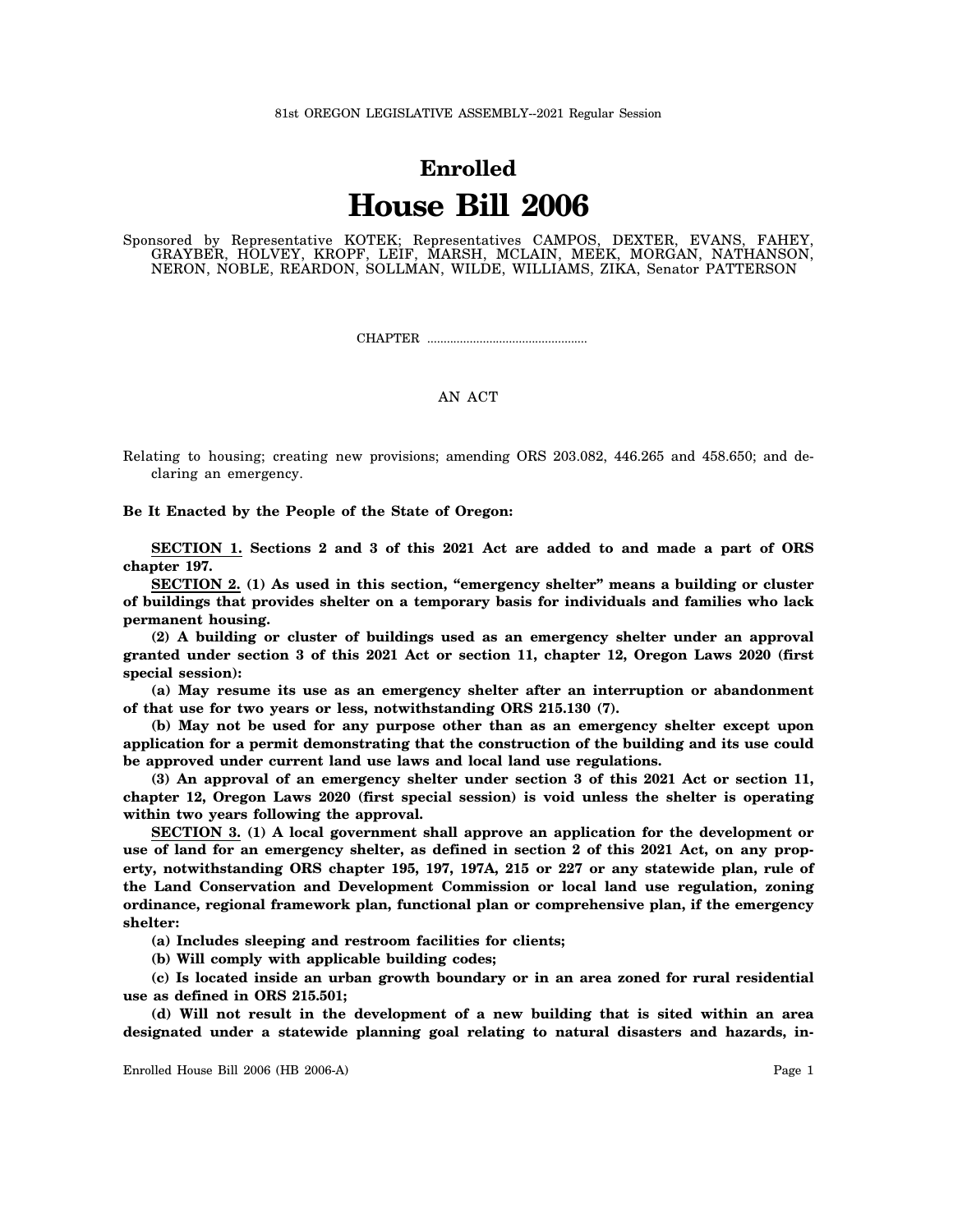**cluding flood plains or mapped environmental health hazards, unless the development complies with regulations directly related to the hazard;**

**(e) Has adequate transportation access to commercial and medical services; and**

**(f) Will not pose any unreasonable risk to public health or safety.**

**(2) An emergency shelter allowed under this section must be operated by:**

**(a) A local government as defined in ORS 174.116;**

**(b) An organization with at least two years' experience operating an emergency shelter using best practices that is:**

**(A) A local housing authority as defined in ORS 456.375;**

**(B) A religious corporation as defined in ORS 65.001; or**

**(C) A public benefit corporation, as defined in ORS 65.001, whose charitable purpose includes the support of homeless individuals, that has been recognized as exempt from income tax under section 501(a) of the Internal Revenue Code on or before January 1, 2018; or**

**(c) A nonprofit corporation partnering with any other entity described in this subsection. (3) An emergency shelter approved under this section:**

**(a) May provide on-site for its clients and at no cost to the clients:**

**(A) Showering or bathing;**

**(B) Storage for personal property;**

**(C) Laundry facilities;**

**(D) Service of food prepared on-site or off-site;**

**(E) Recreation areas for children and pets;**

**(F) Case management services for housing, financial, vocational, educational or physical or behavioral health care services; or**

**(G) Any other services incidental to shelter.**

**(b) May include youth shelters, winter or warming shelters, day shelters and family violence shelter homes as defined in ORS 409.290.**

**(4) An emergency shelter approved under this section may also provide additional services not described in subsection (3) of this section to individuals who are transitioning from unsheltered homeless status. An organization providing services under this subsection may charge a fee of no more than \$300 per month per client and only to clients who are financially able to pay the fee and who request the services.**

**(5) The approval of an emergency shelter under this section is not a land use decision and is subject to review only under ORS 34.010 to 34.100.**

**SECTION 4. (1) Section 3 of this 2021 Act is repealed on July 1, 2022.**

**(2) The repeal of section 3 of this 2021 Act by subsection (1) of this section does not affect an application for the development of land for an emergency shelter that was completed and submitted before the date of the repeal.**

**SECTION 5.** ORS 446.265 is amended to read:

446.265. (1) Inside an urban growth boundary, a local government may authorize the establishment of transitional housing accommodations used as individual living units by one or more individuals. Use of transitional housing accommodations is limited to [*persons*] **individuals** who lack permanent or safe shelter and who cannot be placed in other low income housing. A local government may limit the maximum amount of time that an individual or a family may use the accommodations.

(2) Transitional housing accommodations are intended to be used by individuals or families on a limited basis for seasonal, emergency or transitional housing purposes and may include yurts, huts, cabins, fabric structures, tents and similar accommodations**, as well as areas in parking lots or facilities for individuals or families to reside overnight in a motor vehicle, without regard to whether the motor vehicle was designed for use as temporary living quarters**. The transitional housing accommodations may provide parking facilities, walkways and access to water, toilet, shower, laundry, cooking, telephone or other services either through separate or shared facilities.

Enrolled House Bill 2006 (HB 2006-A) Page 2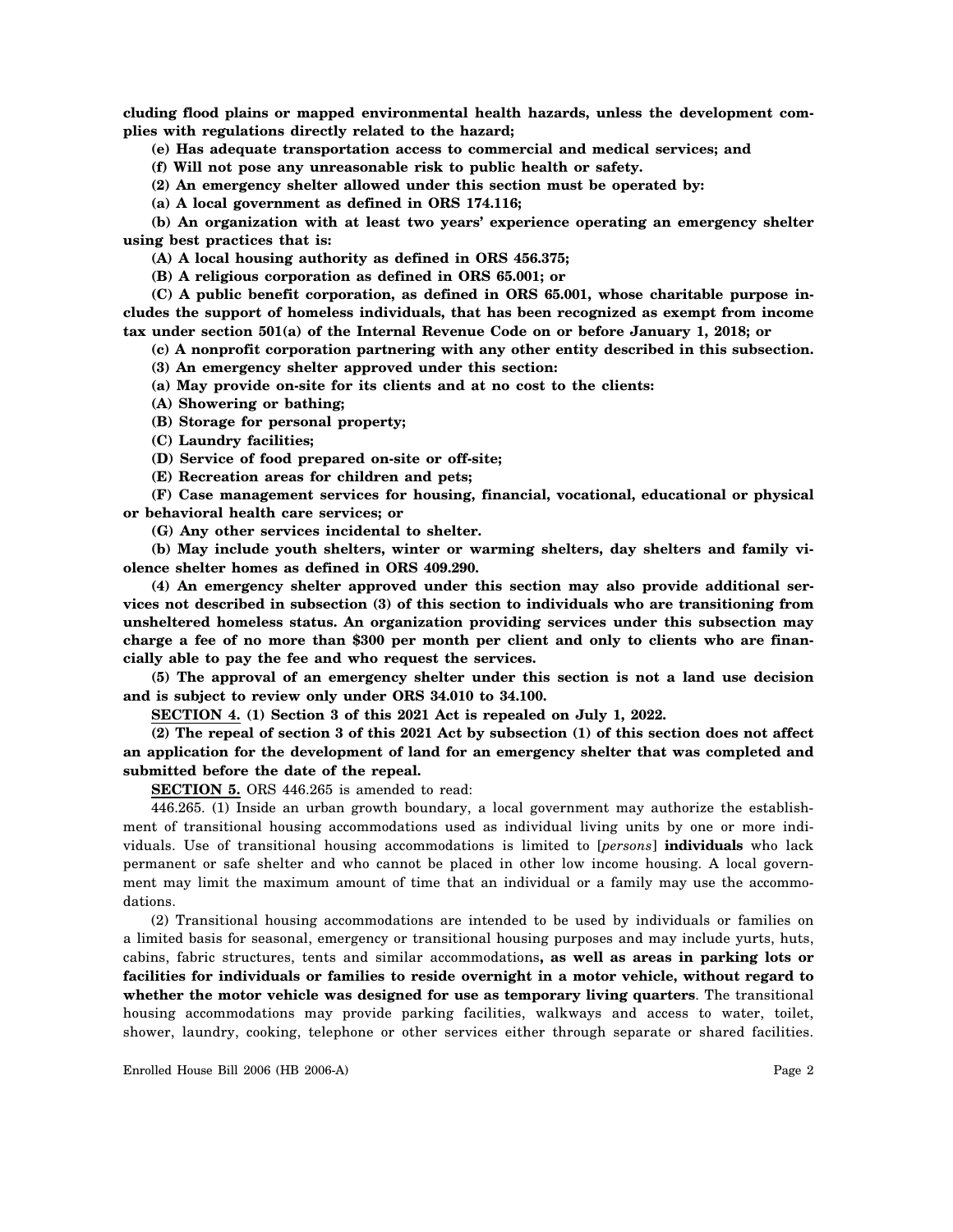The Oregon Health Authority may develop public health best practices for shared health and sanitation facilities for transitional housing accommodations.

(3) Transitional housing accommodations are not subject to ORS chapter 90.

(4) As used in this section, "yurt" means a round, domed tent of canvas or other weather resistant material, having a rigid framework, wooden floor, one or more windows or skylights and that may have plumbing, electrical service or heat.

**SECTION 6.** ORS 203.082 is amended to read:

203.082. [*(1) Any political subdivision in this state may allow churches, synagogues and similar religious institutions to offer overnight camping space on institution property to homeless persons living in vehicles.*]

[*(2) In addition to any conditions or limitations imposed by a political subdivision, a religious institution located within the political subdivision and offering camping space described under subsection (1) of this section must:*]

[*(a) Limit camping space at the institution site to three or fewer vehicles at the same time; and*]

[*(b) Provide campers with access to sanitary facilities, including but not limited to toilet, hand washing and trash disposal facilities.*]

**(1) Any political subdivision may allow any public or private entity to allow overnight camping by homeless individuals living in vehicles on the property of the entity.**

**(2) A political subdivision may impose reasonable conditions upon offering camping space under this section, including establishing a maximum number of vehicles allowed.**

**(3) Entities providing camping spaces under this section must also provide access to sanitary facilities, including toilet, handwashing and trash disposal facilities.**

**SECTION 7.** ORS 458.650 is amended to read:

458.650. (1) The Emergency Housing Account [*shall be*] **is** administered by the Housing and Community Services Department to assist homeless [*persons*] **individuals** and those [*persons*] **individuals** who are at risk of becoming homeless. An amount equal to 25 percent of moneys deposited in the account pursuant to ORS 294.187 is dedicated for expenditure for assistance to veterans who are homeless or at risk of becoming homeless. For purposes of this section, "account" means the Emergency Housing Account.

(2) The Oregon Housing Stability Council, with the advice of the Community Action Partnership of Oregon, shall develop policy for awarding grants to organizations that shall use the funds:

(a) To provide to low and very low income [*persons*] **individuals**, including but not limited to, [*persons*] **individuals** more than 65 years of age, persons with disabilities, farmworkers and Native Americans:

(A) Emergency shelters and attendant services;

(B) Transitional housing services designed to assist [*persons*] **individuals** to make the transition from homelessness to permanent housing and economic independence;

(C) Supportive housing services to enable [*persons*] **individuals** to continue living in their own homes or to provide in-home services for such [*persons*] **individuals** for whom suitable programs do not exist in their geographic area;

(D) Programs that provide emergency payment of home payments, rents or utilities; or

(E) Some or all of the needs described in subparagraphs (A) to (D) of this paragraph.

(b) To align with federal strategies and resources that are available to prevent and end homelessness.

(3)(a) The council shall require as a condition of awarding a grant that the organization demonstrate to the satisfaction of the council that the organization has the capacity to deliver any service proposed by the organization.

(b) Any funds granted under this section [*shall*] **may** not be used to replace existing funds. Funds granted under this section may be used to supplement existing funds. An organization may use funds to support existing programs or to establish new programs.

(c) The council, by policy, shall give preference in granting funds to those organizations that receive grants from the Housing Development Grant Program established under ORS 458.625.

Enrolled House Bill 2006 (HB 2006-A) Page 3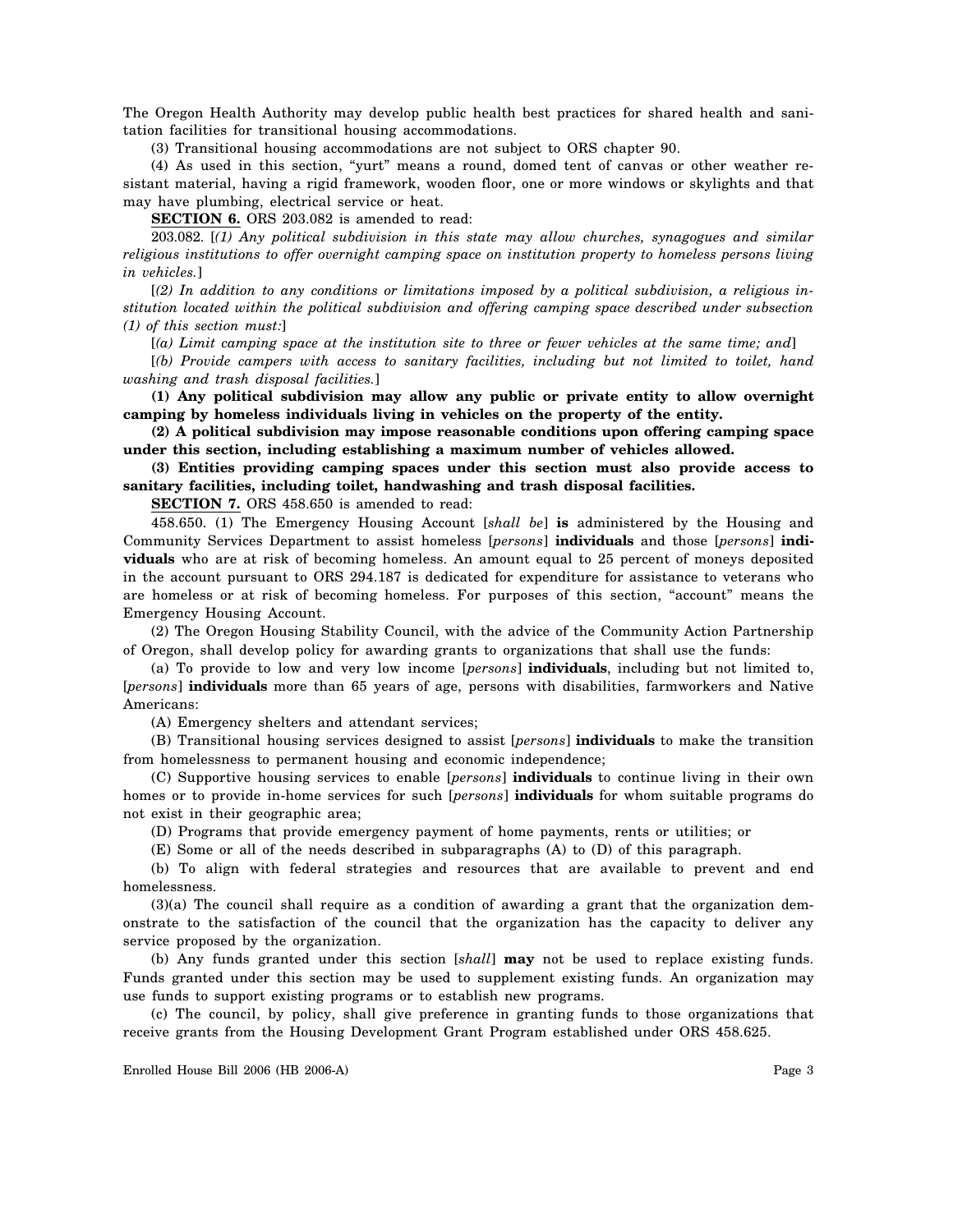(4) The department may expend funds from the account for**:**

**(a) The** administration of the account as provided for in the legislatively approved budget, as that term is defined in ORS 291.002, for the department.

**(b) The development of technical assistance and training resources for organizations developing and operating emergency shelters as defined in section 2 of this 2021 Act and transitional housing accommodations as described in ORS 446.265.**

**SECTION 8. Section 9 of this 2021 Act is added to and made a part of ORS 458.600 to 458.665.**

**SECTION 9. (1) As used in this section, "low-barrier emergency shelter" means an emergency shelter, as defined in section 2 of this 2021 Act, that follows established best practices to deliver shelter services that minimize barriers and increase access to individuals and families experiencing homelessness.**

**(2) The Housing and Community Services Department shall award grants and provide technical assistance to organizations to fund:**

**(a) The construction, purchase or lease of facilities to be used as low-barrier emergency shelters;**

**(b) The operation, use or staffing of low-barrier emergency shelters, including the costs to provide clients with access to the shelters;**

**(c) The development or use of amenities or facilities that provide no-cost services to individuals and families who are homeless, including restroom and hygiene facilities, laundry facilities, dining facilities, storage for personal property, meeting or gathering spaces and facilities providing case management services; or**

**(d) Rapid rehousing services and supports for individuals and families.**

**(3) In awarding grants and providing technical assistance under this section, the department shall:**

**(a) Ensure that funds are distributed among different regions of the state; and**

**(b) Prioritize funding areas of highest need as identified in the August 2019 Oregon Statewide Shelter Study.**

**(4) Grants under this section must be awarded:**

**(a) Through a competitive process that emphasizes collaborative proposals; or**

**(b) To one or more community action agencies.**

**SECTION 10. (1) As used in this section, "navigation center" means a low-barrier emergency shelter, as defined in section 9 of this 2021 Act, that is open seven days per week and connects individuals and families with health services, permanent housing and public benefits.**

**(2) The Oregon Department of Administrative Services may award grants to local governments to:**

**(a) Plan the location, development or operations of a navigation center;**

**(b) Construct, purchase or lease a building for use as a navigation center;**

**(c) Operate a navigation center that has been constructed, purchased or leased under paragraph (b) of this subsection; or**

**(d) Contract for the performance of activities in this subsection.**

**(3) The department shall require that each local government receiving a grant under this section agree to return all moneys granted unless the local government has developed a navigation center that is operating on or before July 1, 2022.**

**SECTION 11. Notwithstanding ORS 458.650 (2) and (3), the Housing and Community Services Department may expend funds from the Emergency Housing Account to award grants and provide technical assistance under section 9 of this 2021 Act.**

**SECTION 12. Sections 9, 10 and 11 of this 2021 Act are repealed on January 2, 2024.**

**SECTION 13. This 2021 Act being necessary for the immediate preservation of the public peace, health and safety, an emergency is declared to exist, and this 2021 Act takes effect on its passage.**

Enrolled House Bill 2006 (HB 2006-A) Page 4